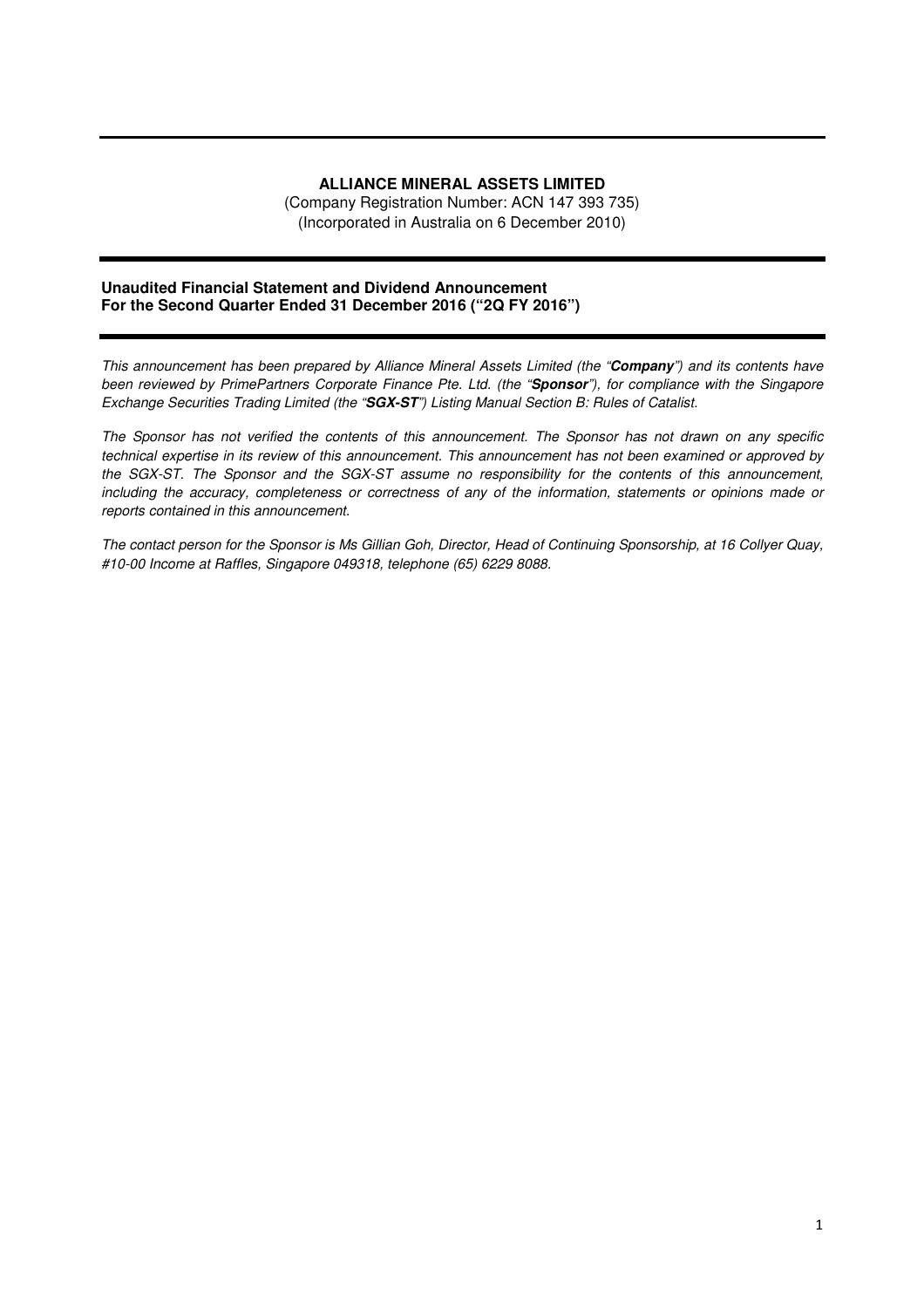# **PART I - INFORMATION REQUIRED FOR ANNOUNCEMENTS OF QUARTERLY (Q1, Q2 & Q3), HALF-YEAR AND FULL YEAR RESULTS**

**1(a)(i) An income statement and statement of comprehensive income, or a statement of comprehensive income (for the group) together with a comparative statement for the corresponding period of the immediately preceding financial year** 

|                                                                                            | For 3 months Ended<br>31 December |                                 | For 6 months Ended<br>31 December |               |                                                       |            |
|--------------------------------------------------------------------------------------------|-----------------------------------|---------------------------------|-----------------------------------|---------------|-------------------------------------------------------|------------|
|                                                                                            | 2016                              | 2015<br>(Unaudited) (Unaudited) | Increase /                        | 2016          | 2015<br>(Decrease) (Unaudited) (Unaudited) (Decrease) | Increase / |
|                                                                                            | A\$                               | A\$                             | %                                 | A\$           | A\$                                                   | %          |
| Interest income                                                                            | 17,141                            | 12,984                          | 32                                | 17,364        | 23,183                                                | 25         |
| Other Income                                                                               | 55,536                            |                                 | n.m                               | 66,446        |                                                       | n.m        |
| (Loss) / Gain on foreign exchange                                                          | (25, 902)                         | (49, 978)                       | (48.2)                            | (193, 051)    | 60,936                                                | n.m        |
| Loss on disposal of fixed assets                                                           | (1, 972)                          |                                 | n.m                               | (1, 972)      |                                                       | n.m        |
| Accounting and audit expenses                                                              | (13,300)                          | (37, 655)                       | (65)                              | (55, 425)     | (36,095)                                              | 54         |
| Consulting and directors fees                                                              | (93,076)                          | (87, 478)                       | 6                                 | (162, 567)    | (170, 367)                                            | (5)        |
| Tenement expenses                                                                          |                                   | (35, 141)                       | n.m                               |               | (125, 591)                                            | n.m        |
| Administrative expenses                                                                    | (149, 648)                        | (186, 048)                      | (20)                              | (400, 629)    | (355, 616)                                            | 13         |
| Employee salaries and other<br>benefits expenses                                           | (92, 303)                         | (149, 302)                      | (38)                              | (172, 681)    | (313, 843)                                            | (45)       |
| Site operating expenses                                                                    | (547,903)                         |                                 | n.m                               | (1,073,921)   |                                                       | n.m        |
| Borrowing costs                                                                            | (137, 933)                        | (145, 627)                      | (5)                               | (283, 706)    | (285, 784)                                            | (1)        |
| Loss before income tax                                                                     | (989, 360)                        | (678, 245)                      | 46                                | (2, 260, 142) | (1,203,177)                                           | (88)       |
| Income tax expense                                                                         |                                   |                                 |                                   |               |                                                       |            |
| Loss after tax                                                                             | (989, 360)                        | (678, 245)                      | 46                                | (2,260,142)   | (1,203,177)                                           | (88)       |
| Other comprehensive income                                                                 |                                   |                                 |                                   |               |                                                       |            |
| <b>Total comprehensive loss for</b><br>the period attributable to<br>owners of the Company | (989, 360)                        | (678, 245)                      | 46                                | (2,260,142)   | (1,203,177)                                           | (88)       |

 $(i)$  n.m = not meaningful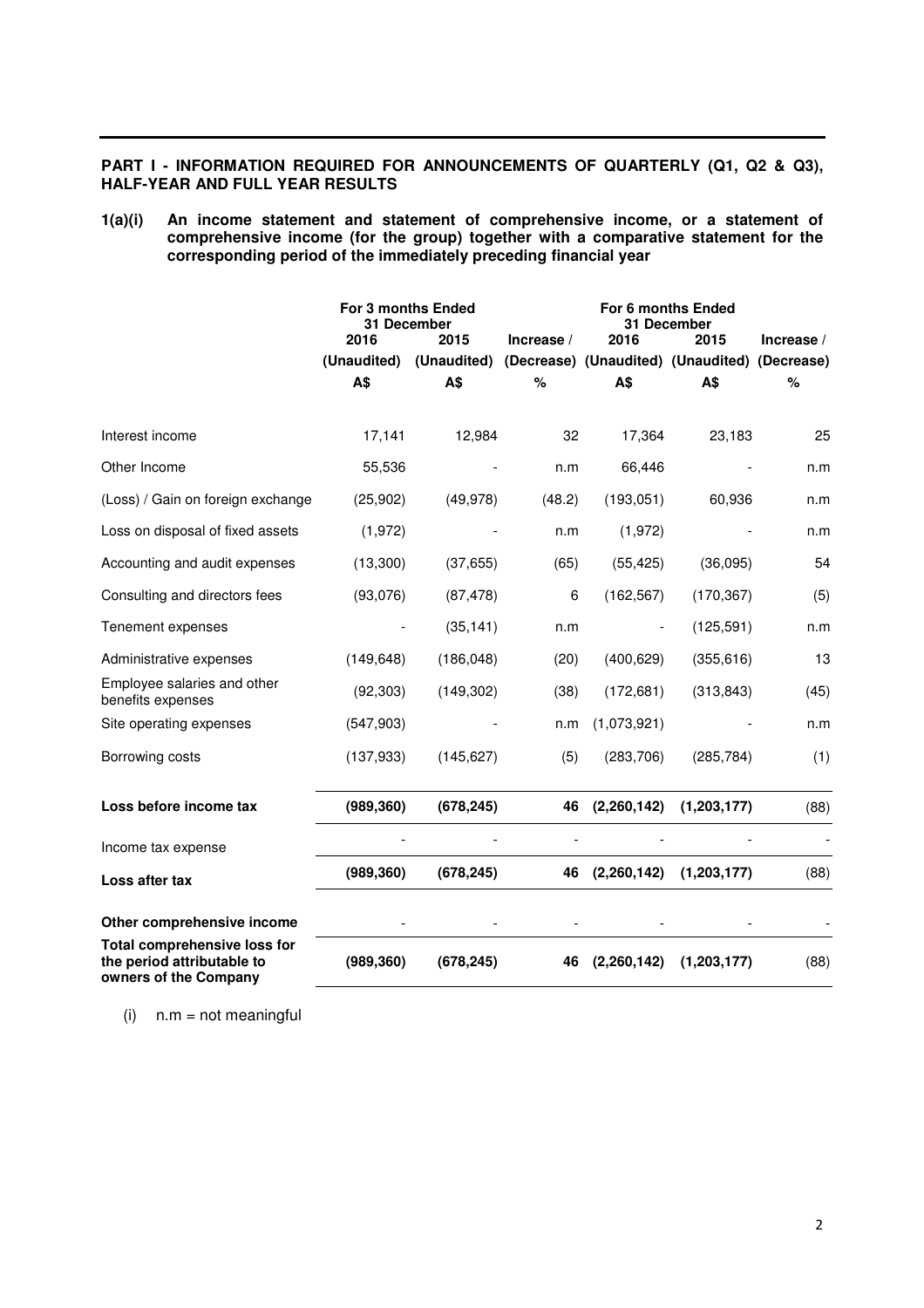|                                   | For 3 months Ended<br>31 December |            | For 6 months Ended<br>31 December |            |                                                                   |            |
|-----------------------------------|-----------------------------------|------------|-----------------------------------|------------|-------------------------------------------------------------------|------------|
|                                   | 2016<br>(Unaudited)               | 2015       | Increase /                        | 2016       | 2015<br>(Unaudited) (Decrease) (Unaudited) (Unaudited) (Decrease) | Increase / |
|                                   | A\$                               | A\$        | %                                 | А\$        | A\$                                                               | %          |
| Interest income                   | 17.141                            | 12.984     | 32                                | 17.364     | 23,183                                                            | (25)       |
| (Loss) / Gain on foreign exchange | (25,902)                          | (49, 978)  | (48)                              | (193,051)  | 60,936                                                            | n.m        |
| Borrowing costs                   | (137,933)                         | (145, 627) | (5)                               | (283, 706) | (285, 784)                                                        | (1)        |
| Depreciation expense              | (330,103)                         | (12,034)   | n.m                               | (662, 646) | (24,068)                                                          | n.m        |

# **1(a)(ii) Notes to Consolidated Statement of Comprehensive Income**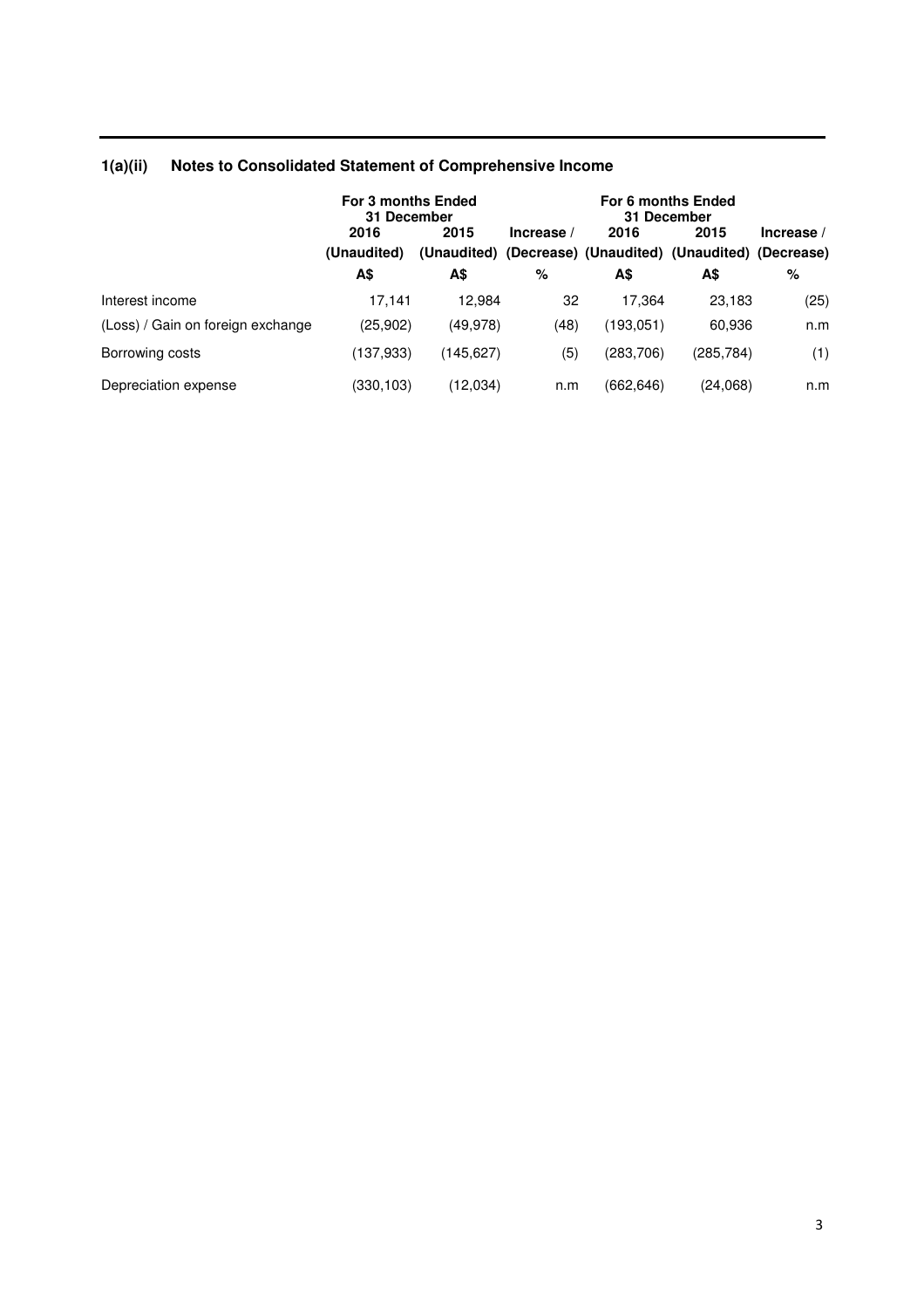# **1(b)(i) A statement of financial position (for the issuer and group), together with a comparative statement as at the end of the immediately preceding financial year**

|                                       | As at            |                |  |  |
|---------------------------------------|------------------|----------------|--|--|
|                                       | 31 December 2016 | 30 June 2016   |  |  |
|                                       | (Unaudited)      | (Audited)      |  |  |
|                                       | A\$              | A\$            |  |  |
| <b>CURRENT ASSETS</b>                 |                  |                |  |  |
| Cash and cash equivalents             | 3,342,056        | 5,389,663      |  |  |
| Other receivables                     | 1,091,846        | 2,147,645      |  |  |
| Other current assets                  | 109,109          | 23,247         |  |  |
| TOTAL CURRENT ASSETS                  | 4,543,011        | 7,560,555      |  |  |
| <b>NON CURRENT ASSETS</b>             |                  |                |  |  |
| Mine development                      | 3,088,018        | 3,088,018      |  |  |
| Property plant & equipment            | 12,947,216       | 13,635,758     |  |  |
| TOTAL NON CURRENT ASSETS              | 16,035,234       | 16,723,776     |  |  |
| <b>TOTAL ASSETS</b>                   | 20,578,245       | 24,284,331     |  |  |
| <b>CURRENT LIABILITIES</b>            |                  |                |  |  |
| Trade and other payables              | 1,881,907        | 3,585,753      |  |  |
| <b>Employee Benefit Liabilities</b>   | 52,442           | 37,605         |  |  |
| Interest bearing loans and borrowings | 120,814          | 1,032,188      |  |  |
| <b>TOTAL CURRENT LIABILITIES</b>      | 2,055,063        | 4,655,546      |  |  |
| <b>NON CURRENT LIABILITIES</b>        |                  |                |  |  |
| Trade and other payables              | 1,390,007        | 669,511        |  |  |
| Provision for rehabilitation          | 1,078,987        | 1,078,987      |  |  |
| Interest bearing loans and borrowings | 26,035           | 34,507         |  |  |
| TOTAL NON CURRENT LIABILITIES         | 2,495,029        | 1,783,005      |  |  |
| <b>TOTAL LIABILITIES</b>              | 4,550,192        | 6,438,551      |  |  |
| <b>NET ASSETS</b>                     | 16,028,053       | 17,845,780     |  |  |
| <b>EQUITY</b>                         |                  |                |  |  |
| Issued capital                        | 38,960,275       | 38,960,275     |  |  |
| Reserves                              | 2,905,920        | 2,463,505      |  |  |
| <b>Accumulated losses</b>             | (25,838,142)     | (23, 578, 000) |  |  |
| <b>TOTAL EQUITY</b>                   | 16,028,053       | 17,845,780     |  |  |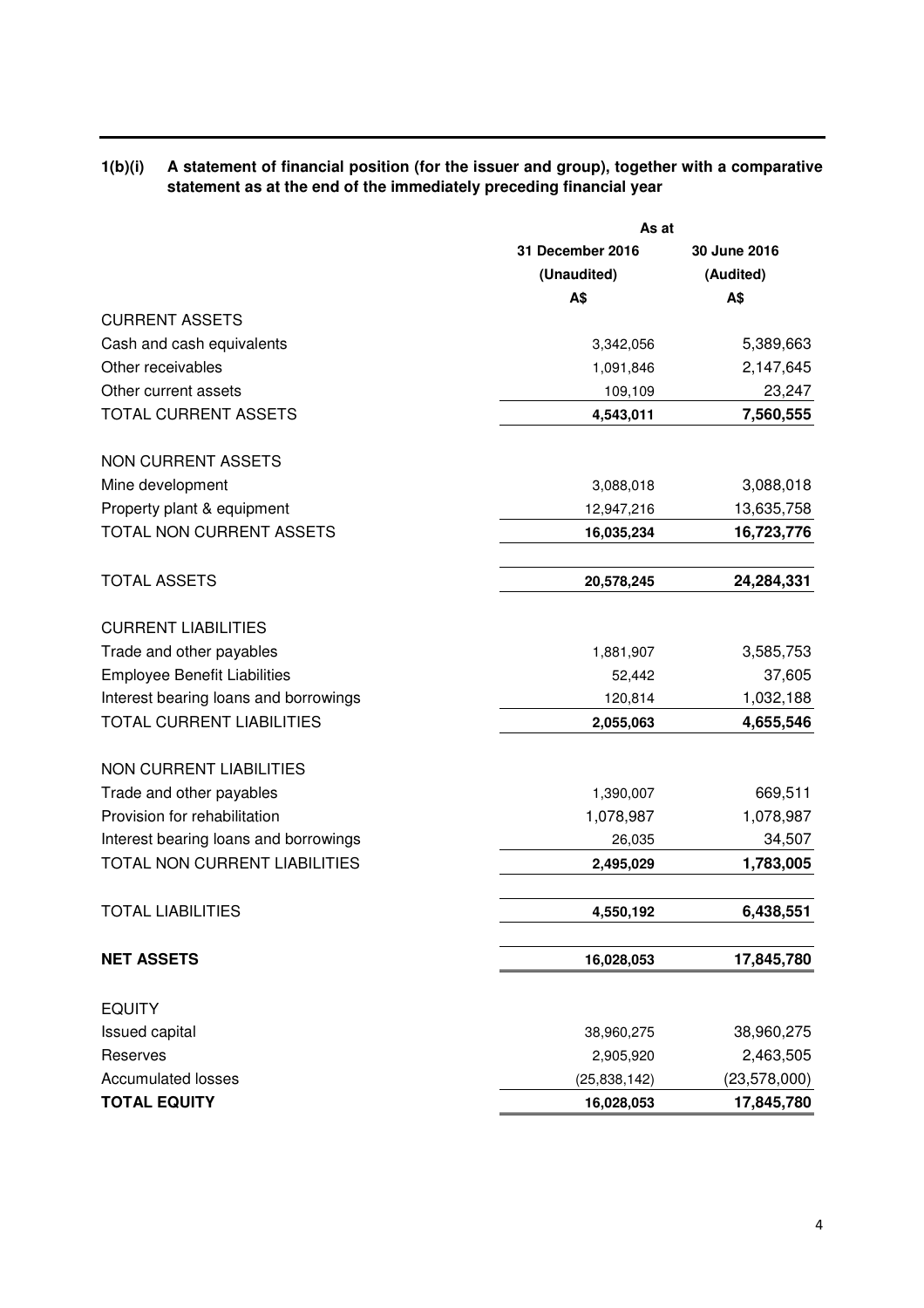### **(b)(ii) Aggregate amount of group's borrowings and debt securities**

| As at 31 December 2016<br>(Unaudited) |                         |                       | As at 30 June 2016<br>(Audited) |
|---------------------------------------|-------------------------|-----------------------|---------------------------------|
| <b>Secured</b><br>A\$                 | <b>Unsecured</b><br>A\$ | <b>Secured</b><br>A\$ | <b>Unsecured</b><br>A\$         |
| 17.187                                | .641.872                | .014.494 "            | 3.139.156                       |

### **Amount repayable in one year or less, or on demand**

### **Amount repayable after one year**

| As at 31 December 2016 |                  | As at 30 June 2016 |                  |  |
|------------------------|------------------|--------------------|------------------|--|
| (Unaudited)            |                  | (Audited)          |                  |  |
| <b>Secured</b>         | <b>Unsecured</b> | <b>Secured</b>     | <b>Unsecured</b> |  |
| A\$                    | A\$              | A\$                | A\$              |  |
| 26,035                 | .390.006         | 34.507             | 669.511          |  |

### **Details of any collateral**

The secured borrowings comprised (a) finance lease liabilities of A\$43,222 (30 June 2016: A\$51,694), which are secured on the Company's motor vehicles.

At 30 June 2016, the secured borrowings included the Singapore dollar S\$1.0 million (A\$997,307) bank loan which is secured by the S\$1.03 million (A\$989,243) term deposit.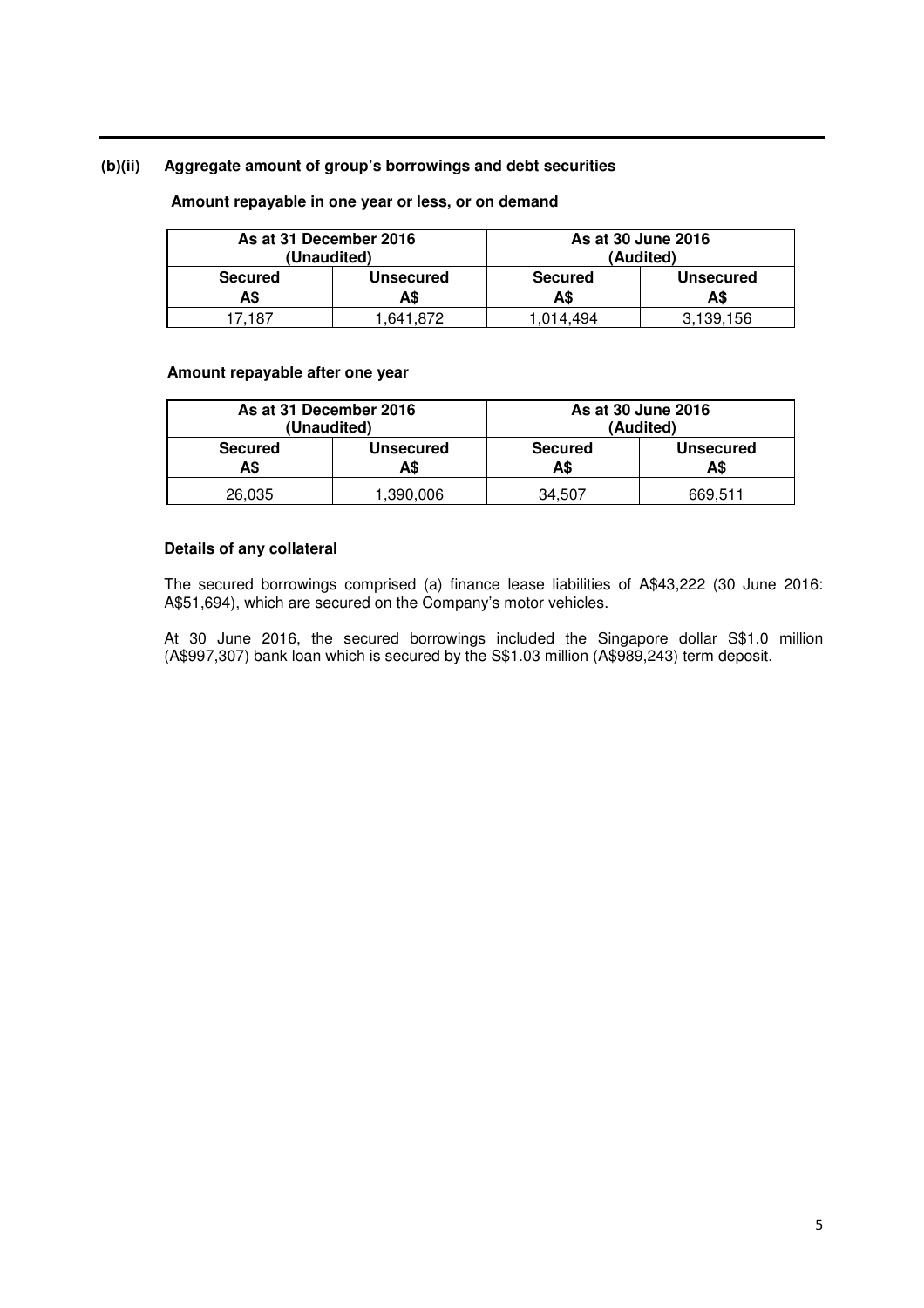# **1(c) A statement of cash flows (for the group), together with a comparative statement for the corresponding period of the immediately preceding financial year**

|                                                    | For 3 months Ended<br>31 December |                                        | For 6 months Ended<br>31 December |                                 |
|----------------------------------------------------|-----------------------------------|----------------------------------------|-----------------------------------|---------------------------------|
|                                                    | 2016<br><b>Unaudited</b><br>A\$   | 2015<br><b>Unaudited</b><br><b>A\$</b> | 2016<br><b>Unaudited</b><br>A\$   | 2015<br><b>Unaudited</b><br>A\$ |
| <b>CASH FLOWS FROM OPERATING ACTIVITIES</b>        |                                   |                                        |                                   |                                 |
| Interest received                                  | 17,141                            | 12,984                                 | 17,364                            | 23,183                          |
| Interest paid                                      | (5, 452)                          | (7,091)                                | (9,747)                           | (14, 519)                       |
| Income received                                    | 55,536                            |                                        | 66,466                            | 645,020                         |
| Payments to suppliers, contractors and employees   | (593, 126)                        | (672, 268)                             | (1,383,461)                       | (1, 109, 699)                   |
| NET CASH FLOWS USED IN OPERATING ACTIVITIES        | (525, 901)                        | (666, 375)                             | (1, 309, 397)                     | (456, 015)                      |
| <b>CASH FLOWS FROM INVESTING ACTIVITIES</b>        |                                   |                                        |                                   |                                 |
| Proceeds from sale of fixed assets                 | 28,710                            |                                        | 28,710                            |                                 |
| Payments for mine development                      |                                   |                                        |                                   | (639, 730)                      |
| Purchase and refurbishment of plant & equipment    |                                   | (1,017,806)                            | (2, 177)                          | (1,208,259)                     |
| NET CASH FLOWS FROM / (USED IN) INVESTING          |                                   |                                        |                                   |                                 |
| <b>ACTIVITIES</b>                                  | 28,710                            | (1,017,806)                            | 26,533                            | (1,847,989)                     |
| <b>CASH FLOWS FROM FINANCING ACTIVITIES</b>        |                                   |                                        |                                   |                                 |
| Proceeds from redemption of term deposit           | 988,021                           |                                        | 988,021                           |                                 |
| Repayment of secured loan                          | (942, 907)                        |                                        | (942, 907)                        |                                 |
| Payment to insurance premium loan principal        | (34, 409)                         |                                        | (74, 198)                         | (26, 111)                       |
| Payment to finance lease principal                 | (4,266)                           | (4,031)                                | (8, 472)                          | (8, 157)                        |
| Loan drawdowns                                     | 34,247                            |                                        | 160,130                           |                                 |
| Repayment of unsecured loan                        | (462, 844)                        |                                        | (694, 266)                        |                                 |
| <b>NET CASH FLOWS USED IN FINANCING ACTIVITIES</b> | (422, 158)                        | (4,031)                                | (571, 691)                        | (34, 268)                       |
| Net decrease in cash and cash equivalents          | (919, 349)                        | (1,688,212)                            | (1,854,556)                       | (2,338,272)                     |
| Cash and cash equivalents at beginning of period   | 4,287,307                         | 3,316,990                              | 5,389,663                         | 3,856,137                       |
| Net foreign exchange difference on cash balances   | (25, 902)                         | (49, 978)                              | (193, 051)                        | 60,935                          |
| CASH AND CASH EQUIVALENTS AT END OF YEAR           | 3,342,056                         | 1,578,800                              | 3,342,056                         | 1,578,800                       |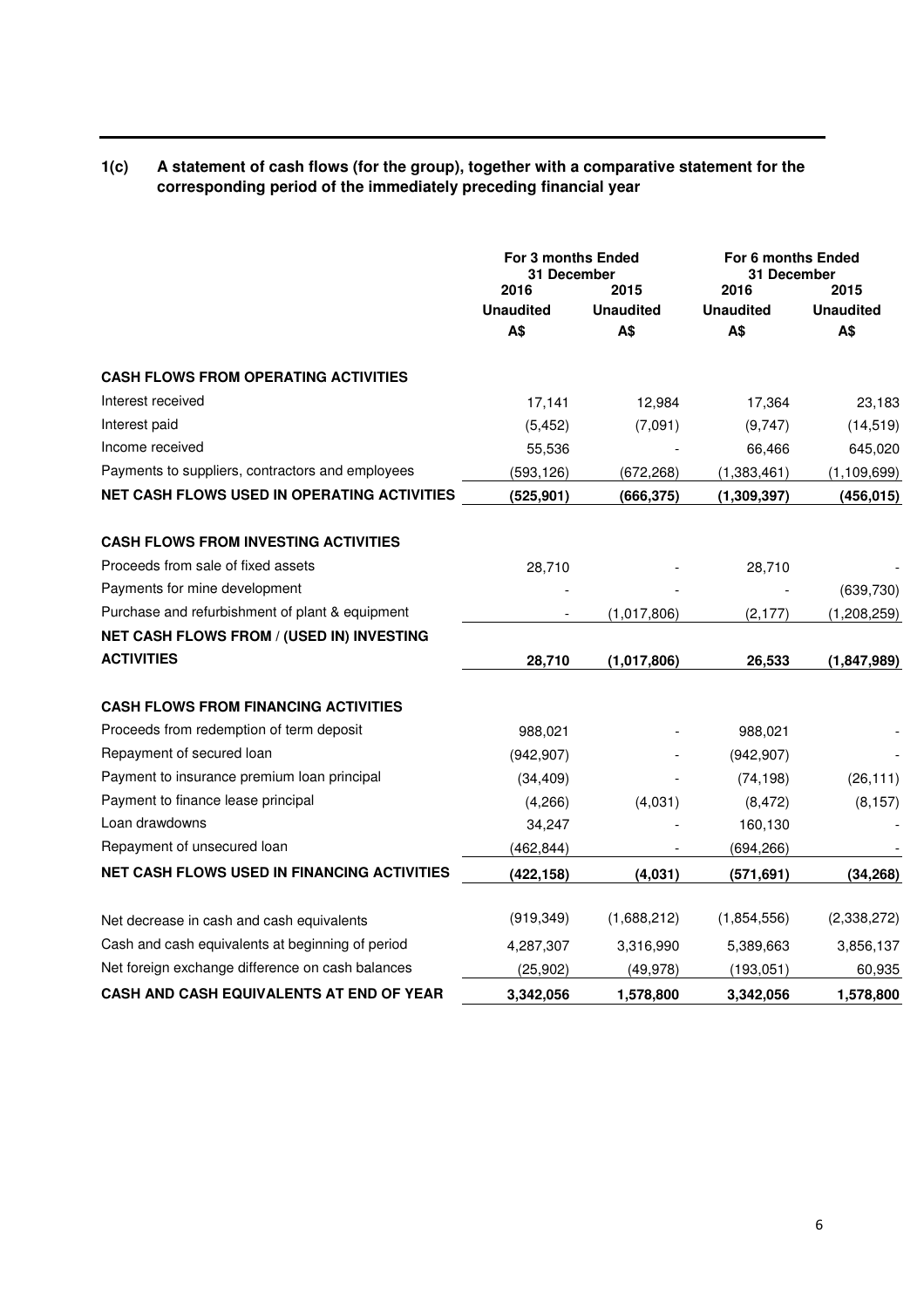**1(d)(i) A statement (for the issuer and group) showing either (i) all changes in equity or (ii) changes in equity other than those arising from capitalisation issues and distributions to shareholders, together with a comparative statement for the corresponding period of the immediately preceding financial year** 

|                                                                             | <b>Issued</b><br>Capital<br>A\$ | <b>Reserves</b><br>A\$ | Accumulated<br>Losses<br>A\$ | Total<br>A\$               |
|-----------------------------------------------------------------------------|---------------------------------|------------------------|------------------------------|----------------------------|
| (Unaudited)<br>Balance as at 1 July 2015                                    | 34,011,265                      | 2,463,505              | (19, 495, 906)               | 16,978,864                 |
| Loss for the period<br>Total comprehensive loss for the<br>period           |                                 |                        | (1, 203, 177)<br>(1,203,177) | (1,203,177)<br>(1,203,177) |
| Balance as at 31 December 2015                                              | 34,011,265                      | 2,463,505              | (20,699,084)                 | 15,775,686                 |
| (Unaudited)<br>Balance as at 1 July 2016                                    | 38,960,275                      | 2,463,505              | (23,578,000)                 | 17,845,780                 |
| Loss for the period                                                         |                                 |                        | (2,260,142)                  | (2,260,142)                |
| Total comprehensive loss for the<br>period                                  |                                 |                        | (2,260,142)                  | (2,260,142)                |
| Equity Transactions:<br>Parent equity contributions -<br>interest free loan |                                 | 442,415                |                              | 442,415                    |
| Balance as at 31 December 2016                                              | 38,960,275                      | 2,905,920              | 25,838,142                   | 16,028,053                 |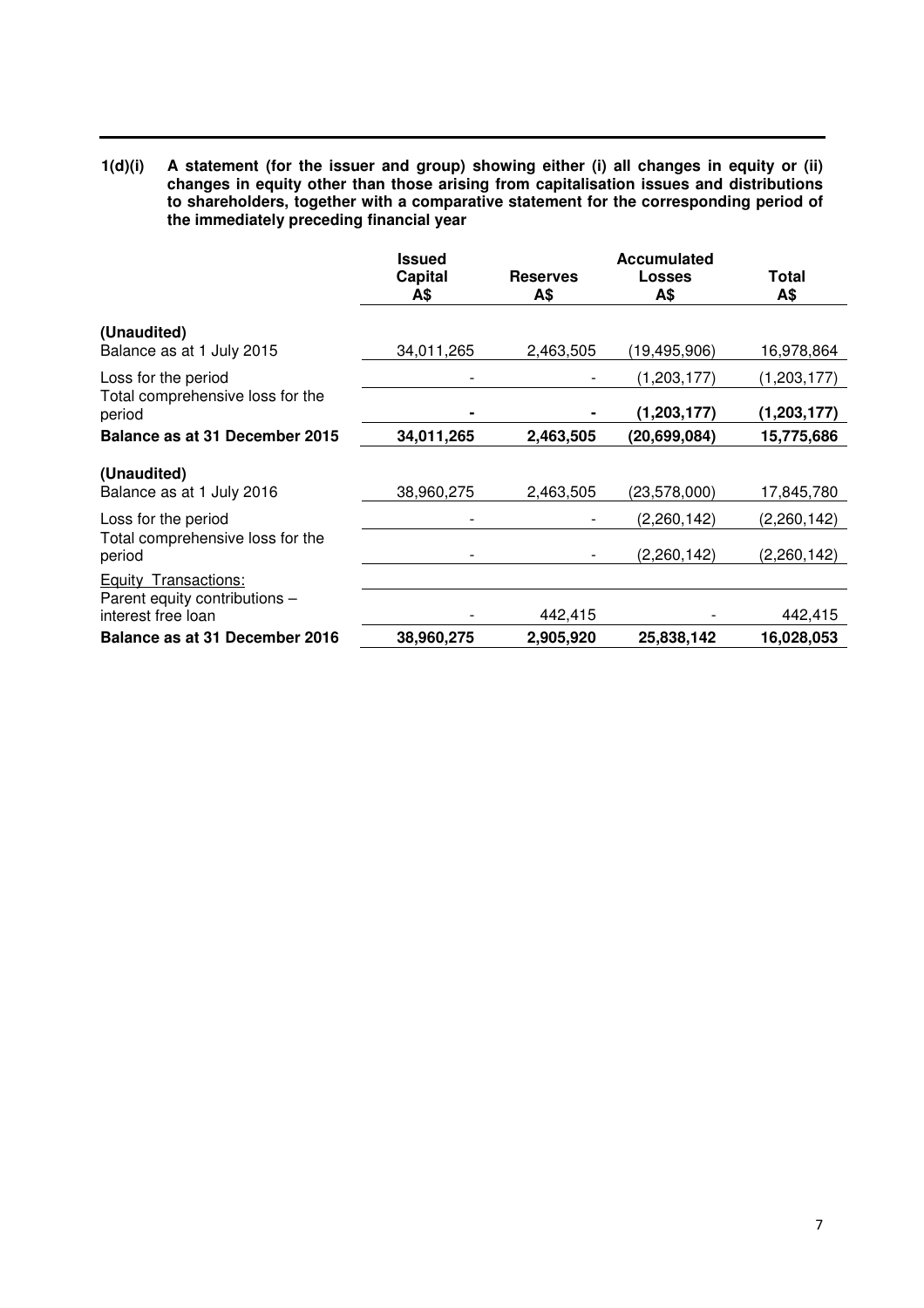**1(d)(ii) Details of any changes in the company's share capital arising from rights issue, bonus issue, share buy-backs, exercise of share options or warrants, conversion of other issues of equity securities, issue of shares for cash or as consideration for acquisition or for any other purpose since the end of the previous period reported on. State also the number of shares that may be issued on conversion of all the outstanding convertibles, as well as the number of shares held as treasury shares, if any, against the total number of issued shares excluding treasury shares of the issuer, as at the end of the current financial period reported on and as at the end of the corresponding period of the immediately preceding financial year.** 

| Number of ordinary<br>shares | <b>Share Capital</b><br>A\$ |
|------------------------------|-----------------------------|
|                              |                             |
| 480,763,760                  | 38,960,275                  |
|                              |                             |

The Company had on 16 June 2014, adopted the Alliance Employee Share Option Scheme ("**Scheme**"). As at 31 December 2015 ("**2Q FY2016**") and 31 December 2016, no options has been granted under the Scheme.

Save as disclosed above, there were no other outstanding convertibles as at 31 December 2015 and 31 December 2016.

The Company did not have any treasury shares as at 31 December 2015 and 31 December 2016.

### **1(d)(iii) To show the total number of issued shares excluding treasury shares as at the end of the current financial period and as at the end of the immediately preceding year**

The total number of issued ordinary shares was 480,763,760 as at 31 December 2016 and 30 June 2016.

The Company did not have any treasury shares as at 31 December 2016 and 30 June 2016.

### **1(d)(iv) A statement showing all sales, transfers, disposals, cancellation and/or use of treasury shares as at the end of the current financial period reported on.**

Not applicable. The Company did not have any treasury shares during and as at the end of the current financial period reported on.

# **2. Whether the figures have been audited or reviewed, and in accordance with which auditing standard or practice**

The figures have not been audited or reviewed by the Company's auditors.

# **3. Where the figures have been audited or reviewed, the auditors' report (including any qualifications or emphasis of a matter)**

Not applicable.

### **4. Whether the same accounting policies and methods of computation as in the issuer's most recently audited annual financial statements have been applied**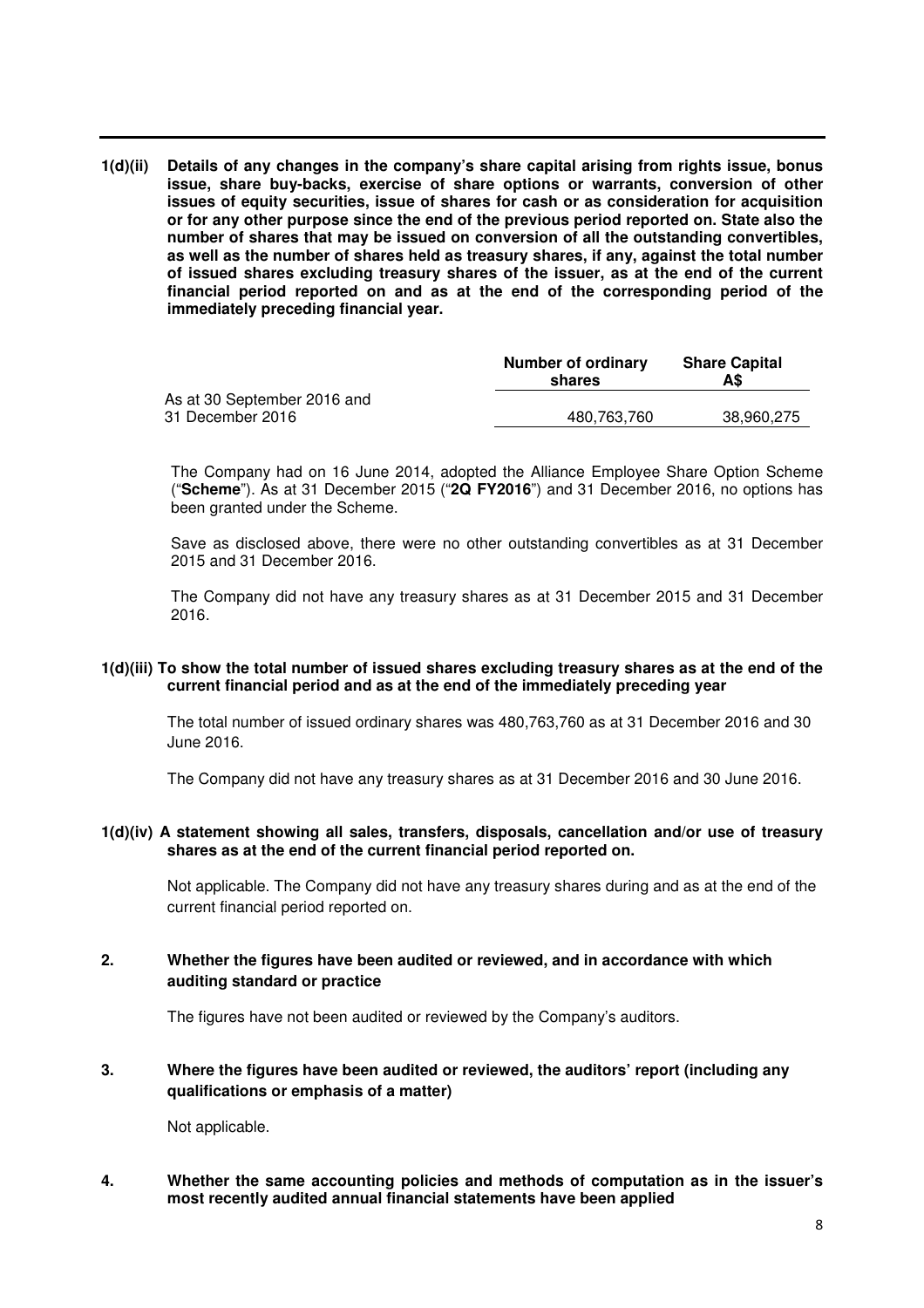Except as disclosed in paragraph 5 below, the Company has applied the same accounting policies and methods of computation in the financial statements for the current reporting period as those of the most recently audited financial statements for the financial year ended 30 June 2016.

**5. If there are any changes in the accounting policies and methods of computation, including any required by an accounting standard, what has changed, as well as the reasons for, and the effect of, the change** 

The Company adopted a number of new International Financial Reporting Standards ("IFRS"), amendments to standards and interpretations that are effective for annual periods beginning on or after 1 July 2016. The adoptions of these new standards, amendments to standards and interpretations did not result in any significant impact on the financial statements of the Company for the current financial period reported on.

**6. Earnings per ordinary share of the group for the current period reported on and the corresponding period of the immediately preceding financial year, after deducting any provision for preference dividends** 

|                                                                                                                     | 3 months ended<br>31 December |                        |
|---------------------------------------------------------------------------------------------------------------------|-------------------------------|------------------------|
|                                                                                                                     | 2016<br>(Unaudited)           | 2015<br>(Unaudited)    |
| Basic and diluted loss per share (AU cents)                                                                         | (0.2)                         | $(0.2)$ <sup>(1)</sup> |
| Loss for the period attributable to owners of the Company (A\$)                                                     | (989,360)                     | (678,245)              |
| Number of weighted ordinary shares used in calculating basic<br>and diluted loss per share for the financial period | 480,763,760                   | 393,930,427            |

Note:

- (1) The basic and diluted loss per share for the 3-month financial period ended 31 December 2016 and 31 December 2015 were the same as there were no potentially dilutive ordinary shares in issue as at 31 December 2016 and 31 December 2015.
- **7. Net asset value (for the issuer and group) per ordinary share based on the total number of issued shares excluding treasury shares of the issuer at the end of the:** 
	- **(a) current financial period reported on; and**
	- **(b) immediately preceding financial year.**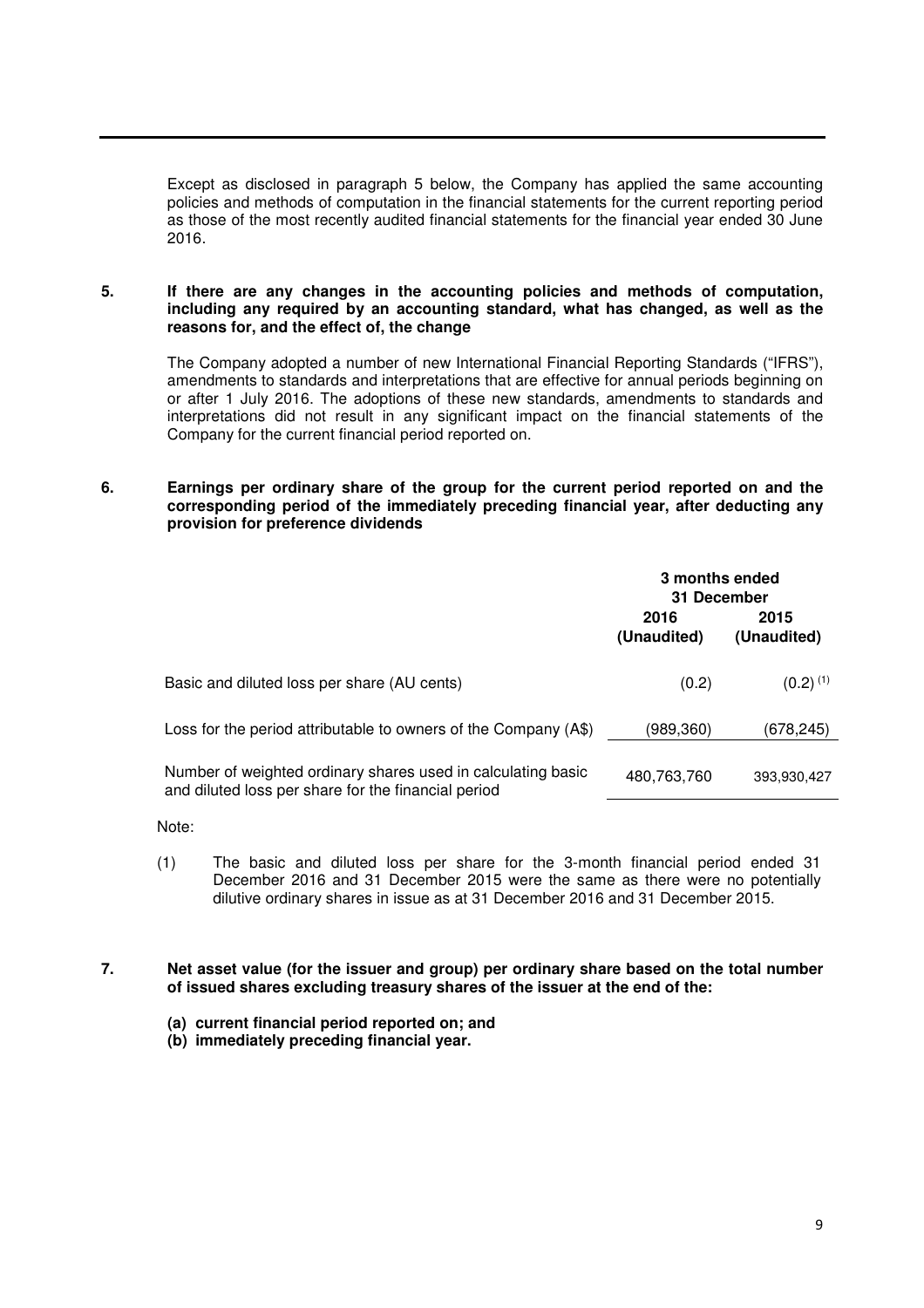|                                                           | As at               |                 |  |
|-----------------------------------------------------------|---------------------|-----------------|--|
|                                                           | 31 December<br>2016 | 30 June<br>2016 |  |
|                                                           | (Unaudited)         | (Audited)       |  |
| Net asset value per ordinary share based on               |                     |                 |  |
| issued share capital (AU cents)                           | 3.3                 | 3.7             |  |
| Net asset value as at the end of the respective financial |                     |                 |  |
| years $($ A\$ $)$                                         | 16,028,053          | 17,845,780      |  |
| Number of ordinary shares as at the end of the respective |                     |                 |  |
| financial years                                           | 480,763,760         | 480,763,760     |  |

- **8. A review of the performance of the group, to the extent necessary for a reasonable understanding of the group's business. The review must discuss: -** 
	- **(a) any significant factors that affected the turnover, costs, and earnings of the group for the current financial period reported on, including (where applicable) seasonal or cyclical factors; and**
	- **(b) any material factors that affected the cash flow, working capital, assets or liabilities of the group during the current financial period reported on**

**3 months ended 31 December 2016 ("2Q FY2017") vs. 3 months ended 31 December 2015 ("2Q FY2016")** 

### **Review of the Income Statement**

#### Revenue

There was no revenue in 2Q FY2017 and 2Q FY2016 as we had not commenced the commercial production and sale of Tantalite concentrate.

#### Interest income

Interest income increased to A\$17,141 in 2Q FY2017 from A\$12,984 in 2Q FY2016 mainly due to a higher amount of AUD short-term deposits placed.

#### Other Income

The other income in 2Q FY2017 of A\$55,536 (2Q FY2016: Nil) relates to income earned from provision of mining camp accommodation and other facilities, and administration services to Lithco (as defined herein) and another company at the Bald Hill Mine Site.

#### Loss on disposal of fixed assets

The loss on disposal of fixed assets of A\$1,972 in 2Q FY2017 (2Q FY2016: Nil) is due to the sale of an item of mining plant.

### Loss on foreign exchange

The loss on foreign exchange of A\$25,902 in 2Q FY2017 (2Q FY2016: A\$49,978) is mainly due to a loss on foreign exchange movement on translation of our Singapore dollar bank balance to Australian dollars and the strengthening of the Australian dollar exchange rate.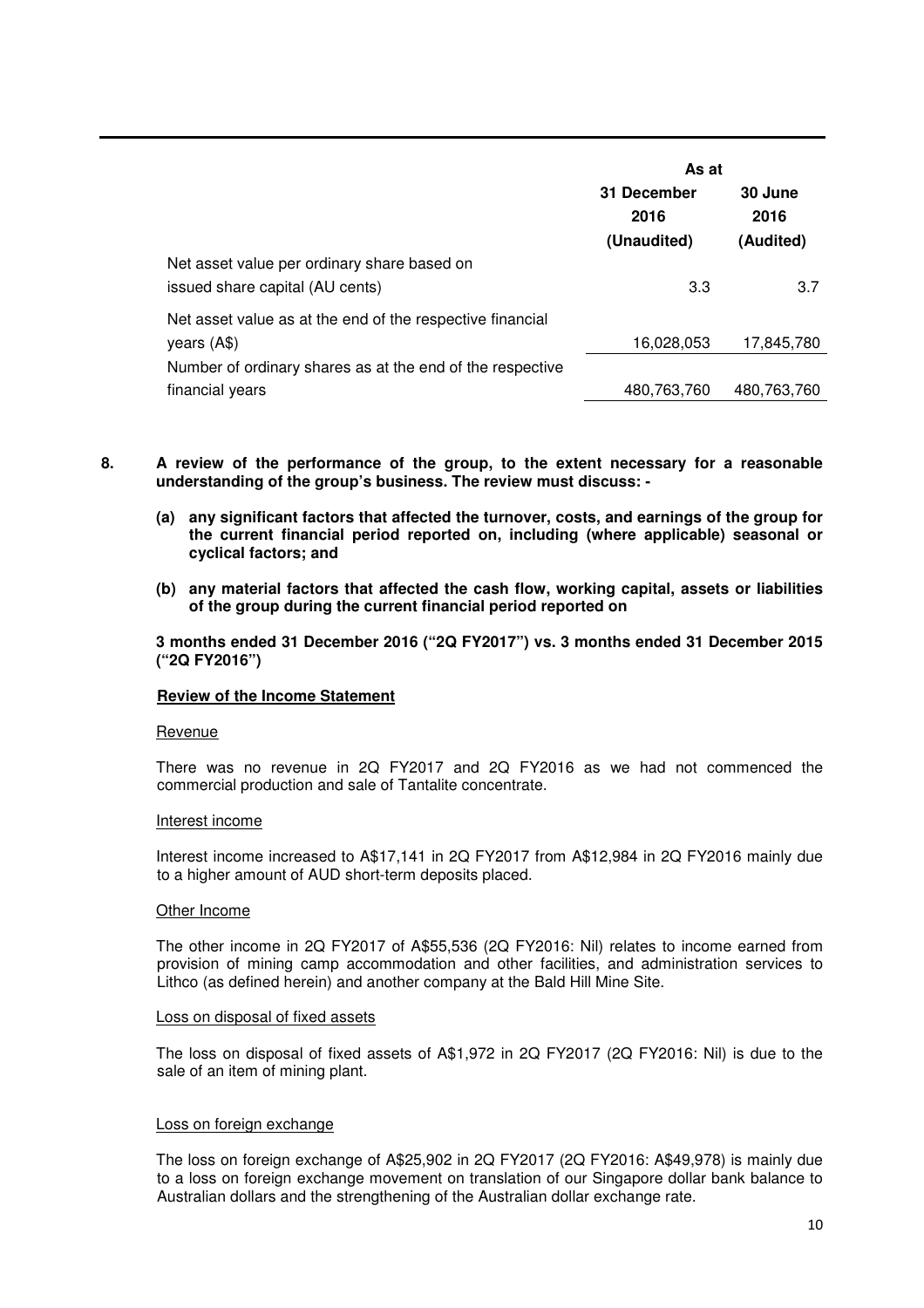#### Accounting and audit expenses

Accounting and audit expenses decreased from A\$37,655 in 2Q FY2016 to A\$13,300 in 2Q FY2017 mainly due to the decrease in business and operational activity.

#### Administrative expenses

Administrative expenses decreased by A\$36,400 from A\$186,048 in 2Q FY2016 to A\$149,648 2Q FY2017 mainly due to an decrease in international travel expenses, legal fees and professional services during the period.

#### Employee salaries and other benefits

Employee salaries and other benefits of A\$92,303 in 2Q FY2017 decreased from A\$149,302 in 2Q FY2016 mainly due to a reduction in the number of full time employees of the Company.

#### Site operating costs

Site operating costs of A\$547,903 in 2Q FY2017 relates to costs incurred to maintain the Bald Hill Mine Site (which was previously capitalised) as the Company is now focused on lithium exploration as prescribed under the on-going Proposed Transaction (as defined herein) with Lithco.

The Company had on 3rd June 2016 signed a binding terms sheet with Lithco No. 2 Pty Ltd ("**Lithco**"), pursuant to which the Company and Lithco have agreed upon the principal terms for, amongst other things, the establishment of a farm-in and joint venture arrangement with respect to the Company's Bald Hill project ("**Bald Hill Project**"), pursuant to which Lithco is entitled to earn a 50% joint venture interest in all rights to lithium minerals on the Tenements, including rights to explore and mine for lithium on the Tenements, and provided further expenditure commitments are met, the right to earn a 50% joint venture interest in the overall Bald Hill Project ("**Proposed Transaction**").

#### Tenement expenses

Tenement expenses are nil in 2QFY2017 as these costs incurred are now classified as site operating costs.

#### Depreciation expense

Depreciation expense increased by A\$318,069 from A\$12,034 in 2Q FY2016 to A\$330,103 in 2Q FY2017 as depreciation expense relating to property, plant and equipment at the Bald Hill Mine Site was previously capitalised and is now being expensed as the Company is now focussed on lithium exploration as prescribed under the on-going Proposed Transaction with Lithco.

#### Loss before income tax

In view of the foregoing, loss before taxation increased from A\$678,245 in 2Q FY2016 to A\$989,360 in 2Q FY2017.

### **Review of the Financial Position**

#### Non-current assets

As at 31 December 2016, our non-current assets of A\$16,035,234 accounted for 78% of our total assets. Our non-current assets comprised mine development and property, plant and equipment.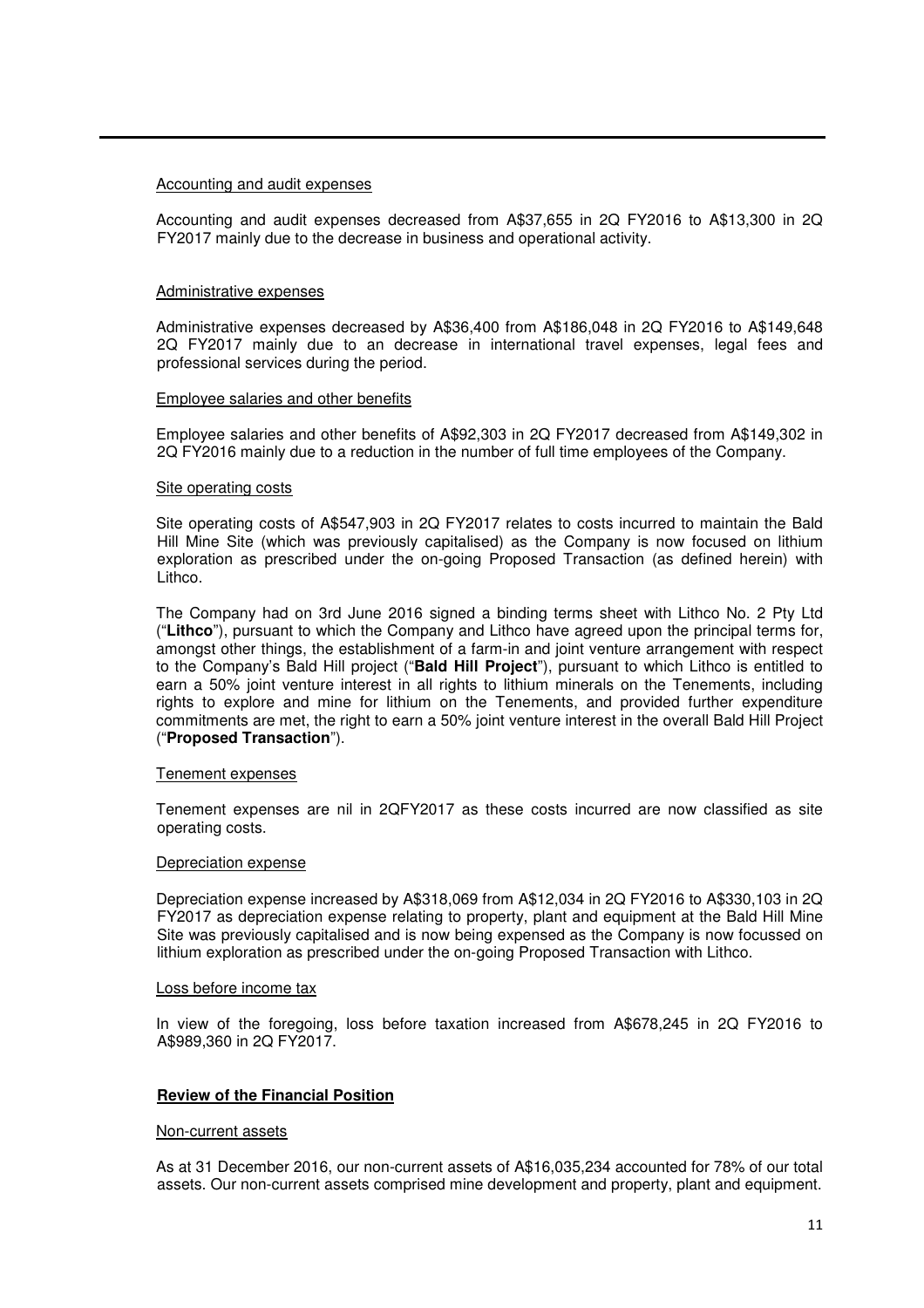Property, plant and equipment decreased by A\$688,542 to A\$13,305,390 mainly due to depreciation of \$662,646 which has been expensed as site operating expenses.

#### Current assets

As at 31 December 2016, our current assets of A\$4,543,011 represented 22% of our total assets. Our current assets as at 31 December 2016 consisted of cash and cash equivalents, other receivables and other current assets.

Cash and cash equivalents of A\$3,342,056 decreased by A\$2,047,607 pursuant to expenditure relating to the maintenance of the Bald Hill Mine Site, repayment of the loan from Living Waters Mining and associated administration overheads.

Other receivables decreased by A\$1,055,799 to A\$1,091,846 mainly as a result of the foreign exchange loss and termination of the Singapore dollar term deposit (S\$1.03 million), funds of which were used to repay the Singapore dollar loan during 2Q FY2017.

Other current assets comprised prepayments of A\$109,109 from insurance premium prepaid and expensed over the period of insurance cover. The increase from 30 June 2016 is due to the timing of renewal of insurance premiums and the period of cover.

#### Non-current liabilities

As at 31 December 2016, our non-current liabilities of A\$2,495,029 represented 55% of our total liabilities. Our non-current liabilities relates to the provision for rehabilitation required at the Bald Hill mine site, interest bearing loans and borrowings as well as trade and other payables.

Trade and other payables comprising of amount due to controlling entity, Living Waters Mining (Australia) Pty Ltd ("**LWM**") of A\$1,390,007 ("**Living Waters Loan**") was A\$720,496 higher due to the amortisation of the nominal interest and the re-classification of a portion to non-current liabilities during the period in accordance with its repayment terms following the revised payment terms agreed between the Company and LWM on 5 September 2016 ("**Agreement**").

Provision for rehabilitation of A\$1,078,987 represents management's best estimate as at balance sheet date to rehabilitate the existing Bald Hill mine site.

Interest bearing loans and borrowing of A\$26,035, decreased slightly from A\$34,507 as at 30 June 2016 due to repayments of the principal amount of the finance leases for motor vehicles.

### Current liabilities

As at 31 December 2016, our current liabilities of A\$2,055,063, representing 45% of our total liabilities comprised trade and other payables, employee benefit liabilities and interest bearing loans and borrowings.

Trade and other payables decreased by A\$1,703,846 to A\$1,881,907 mainly attributable to the reclassification of a significant portion of the Living Waters Loan from current liabilities to noncurrent liabilities and the repayment of the Living Waters Loan in accordance with the Agreement, and a reduction in trade payables due to the reduction in activity pursuant to the Proposed Transaction.

Employee benefit liabilities increased A\$14,837 to A\$52,442 as a result of annual leave accruals for our employees.

Interest bearing loans and borrowings, amounting to A\$120,814 as at 31 December 2016, reduced by A\$911,374 mainly due to the repayment of the Singapore dollar loan (S\$1.0 million) out of the proceeds from the Singapore dollar term deposit, offset by the increase of insurance premium funding in line with the insurance program renewal.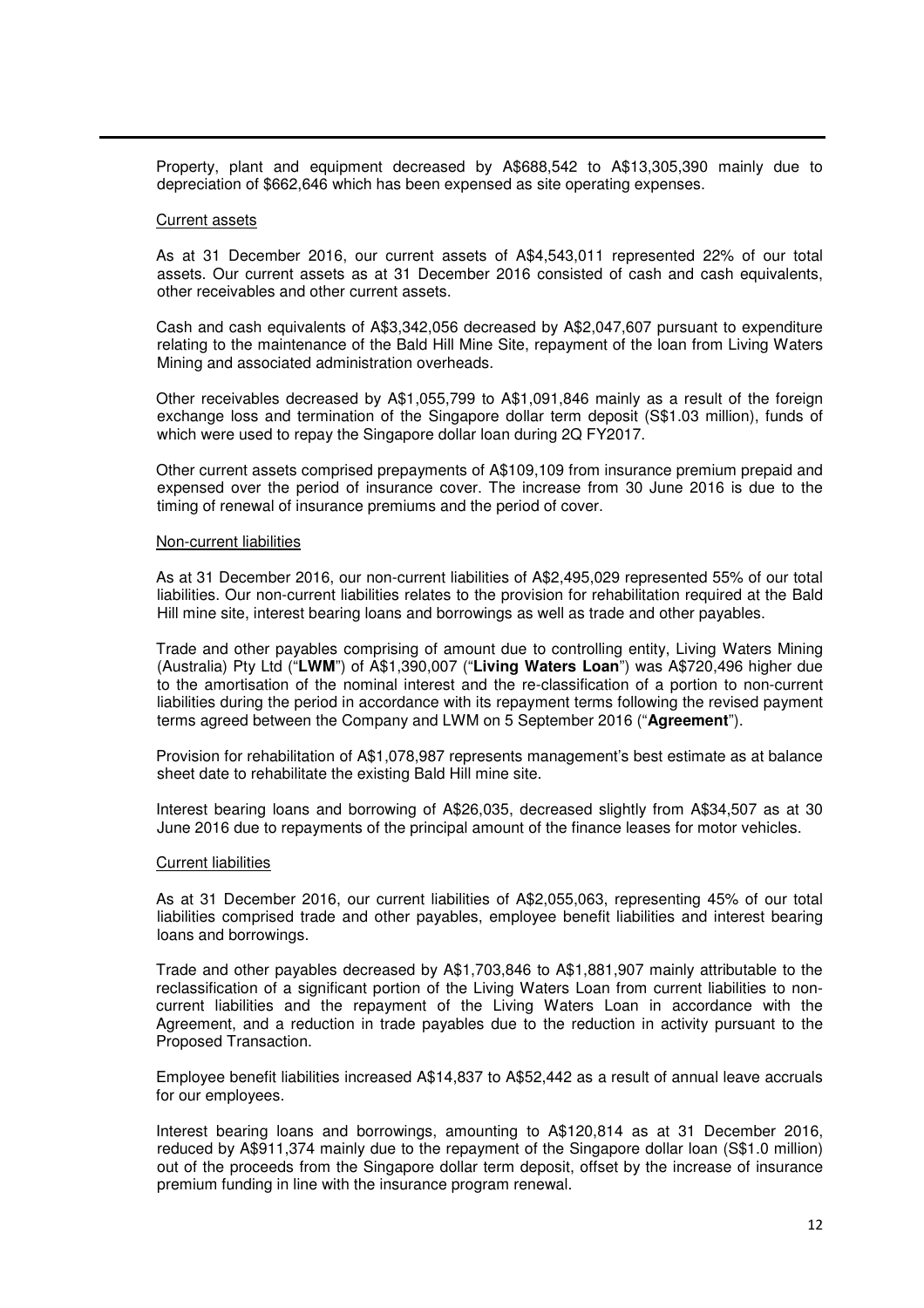### Shareholders' equity

As at 31 December 2016, our Shareholders' equity amounted to A\$16,028,053 comprising A\$38,960,275 of issued share capital, A\$2,229,237 of parent equity contribution, A\$676,683 of share based payment reserve and A\$25,838,142 of accumulated losses.

### **Review of the Cash Flow Statement of the Group**

In 2Q FY2017, we recorded a net cash outflow from operating activities of A\$525,901 which comprised payments made to suppliers and employees of A\$593,126, interests paid mainly for finance lease of A\$5,452. These were offset by interest received from bank deposits of A\$17,141.

Net cash inflow from investing activities amounted to A\$28,710, which was attributable to the sale of plant and equipment.

Net cash outflow from financing activities amounted to A\$422,158 which were as a result of, repayment of the Singapore dollar loan of A\$942,907, payment in insurance premium funding of A\$34,409, repayment of hire purchase of A\$4,226 and repayment of Living Waters Loan of A\$462,844 in accordance with the Agreement, offset by redemption of the Singapore dollar term deposit of A\$988,021 and receipt from insurance premium funding of A\$34,247.

As at 31 December 2016, our cash and cash equivalents amounted to A\$3,342,056.

### **9. Where a forecast, or a prospect statement, has been previously disclosed to shareholders, any variance between it and the actual results**

The Company had, in page 142 of the Offer Document, stated that "*Production and sale of Tantalite concentrate is expected to commence in the financial year ending 30 June 2016 ("***FY2015***")*". This was stated under the heading of Revenue.

In an article published by The Edge Singapore dated 6 July 2015, it was mentioned that *"…AMA starts booking revenues and cash flow in 1Q FY2016.*", in the Company's results announcement dated 28 August 2015 for the financial year ended 30 June 2015, it was mentioned that "*As at the date of this announcement, the Company is expecting to book cash flow through the sale of tantalite concentrate in the second quarter of the financial year ending 30 June 2016*", and in the Company's AR2015, it was mentioned that "*At the time of writing, management is targeting commercial production by early 2016.*"

During 2Q FY2016, the Company successfully produced and sold its first concentrate as we worked towards production and full scale mining operations which were targeted to commence in 3Q FY2016 as noted in our 1QFY2016 Financial Results. However, the full scale mining and 24 hour production did not commence in 3Q FY2016 mainly due to the current depressed spot prices for Tantalum Concentrate and hence, the Company has suspended commercial tantalum mining and production.

In an article published by The Edge Singapore dated 26 September 2016, it was mentioned that (i) "*Now, by producing lithium and tantalum concurrently, AMA expects to be able to operate profitably despite the steep fall in the price of tantalum.";* (ii) "*The additional revenue that AMA could now generate from the sale of lithium would make its mining operation profitable, even with the current low tantalum prices.*"; and (iii) "*…AMA is not likely to begin producing lithium until late 2017…will only see a boost in profitability from lithium production in FY2018, at the earliest.*"

Exploration drilling on lithium on the Bald Hill Mine Site and Feasibility Studies for the Bald Hill Lithium and Tantalite project has commenced. The Company has yet to commence commercial production of tantalum and lithium and will continue keep shareholders updated in relation thereto.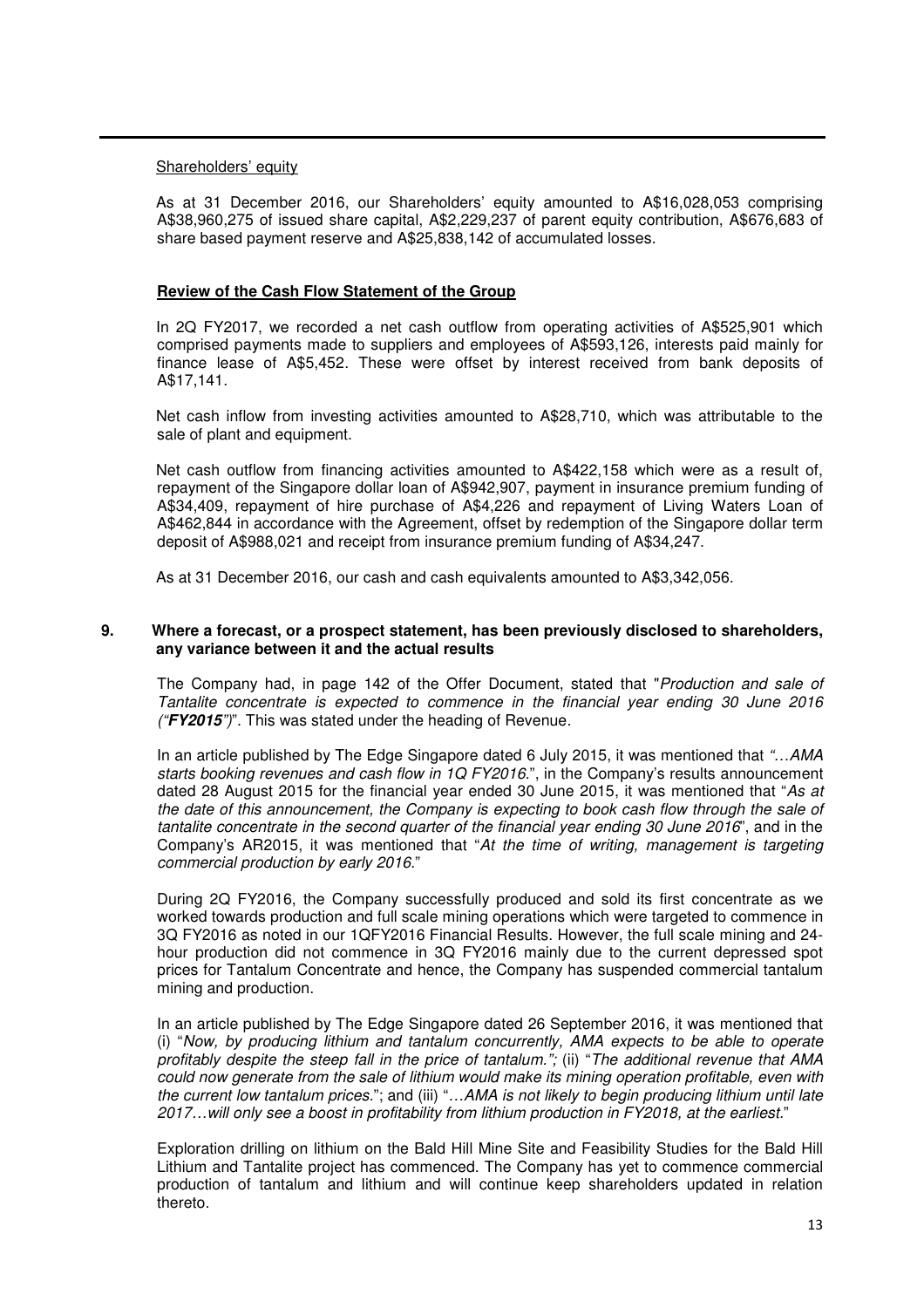Save as disclosed, the Company did not issue any other prospect statement.

### **10. A commentary at the date of the announcement of the significant trends and competitive conditions of the industry in which the group operates and any known factors or events that may affect the group in the next reporting period and the next 12 months.**

Tantalum Concentrate spot prices still remain depressed and consequently, the Company has decided to postpone commercial mining and production of tantalum. Even with the ability to command a premium above spot prices of Tantalum Concentrate, the Company is seeking opportunities to expand into other commodities and not be just a "tantalite producing" operation.

Out of the various minerals inherent in our ore, lithium has been the most outstanding mineral with lithium prices increasing exponentially compared to other commodity prices. Lithium prices still remain strong with a number of companies progressing with the development and construction of new lithium mines. Demand for lithium has increased significantly in recent years as a result of an increase in the use of rechargeable batteries in smartphones, tablets, together with the increased momentum of electric vehicle sales. The five largest lithium producers control two-thirds of refined output in volume terms and over 80% in value. The successful entry of new supply sources has been limited by technical and financial headwinds resulting in more bargaining power to the major producers, giving rise to higher prices.

In relation to the Proposed Transaction, the Company and Lithco are in the final stages of negotiating the terms of, *inter alia,* the Farm-In and Joint Venture arrangement. The Company endeavours to enter into the definitive agreements in relation thereto by 28 February 2017.

As announced previously, Tawana Resources NL (which currently wholly owns Lithco) announced the commencement of a feasibility study for the Bald Hill Project and expects that it will be completed by the end of March 2017. The target for the Bald Hill Project to be construction-ready continues, with the following being completed by the end of the first quarter 2017:

- 1. Maiden Lithium Resource/Reserve estimate;
- 2. Completion of metallurgy test-work with optimised flow sheet;
- 3. Feasibility Study including detailed design and placing orders for key capital components;
- 4. Award EPC contract; and
- 5. Short list potential off-takers, reviewing prepayment and other financing opportunities.

The Company will keep shareholders updated on any material developments on the aforementioned as and when appropriate.

# **11. If a decision regarding dividend has been made:-**

# **(a) Whether an interim (final) ordinary dividend has been declared (recommended); and**

No dividend has been declared or recommended for 2Q FY2017.

# **(b)(i) Amount per share (cents)**

Not applicable.

### **(b)(ii) Previous corresponding period (cents)**

None.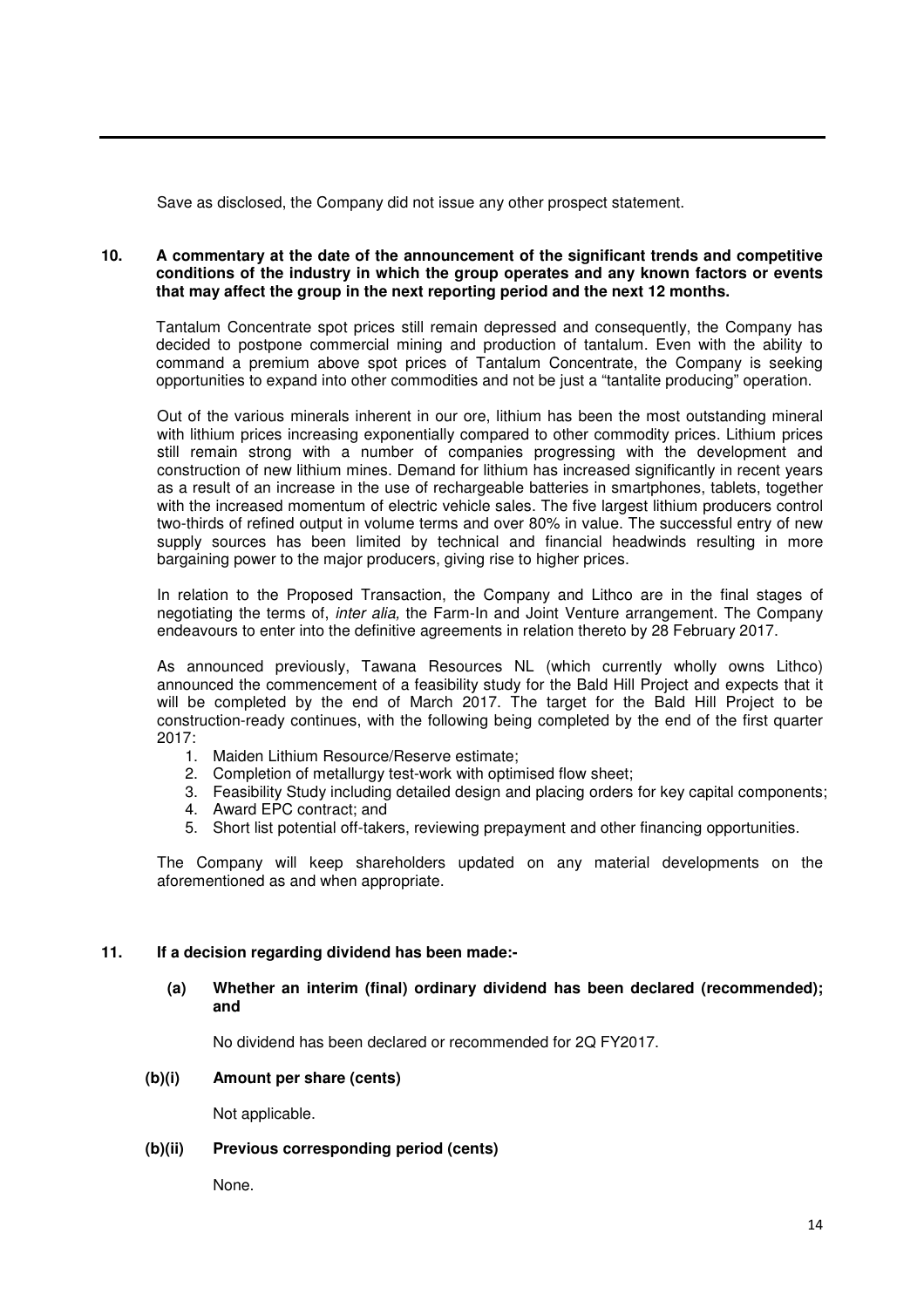**(c) Whether the dividend is before tax, net of tax or tax exempt. If before tax or net of tax, state the tax rate and the country where the dividend is derived. (If the dividend is not taxable in the hands of the shareholders, this must be stated).** 

Not applicable.

**(d) The date the dividend is payable.** 

Not applicable.

### **(e) Book closure date**

Not applicable.

# **12. If no dividend has been declared/recommended, a statement to that effect**

No dividend has been declared or recommended for 2Q FY2017.

### **13. If the group has obtained a general mandate from shareholders for interested person transactions ("IPT"), the aggregate value of such transactions as required under Rule 920(1)(a)(ii). If no IPT mandate has been obtained, a statement to that effect.**

 The Company does not have a general mandate for recurrent interested person transactions. There were no interested person transactions which were more than S\$100,000 entered into during the financial period reported on.

### **14. Confirmation that the issuer has procured undertakings from all its directors and executive officers (in the format set out in Appendix 7H) under Rule 720(1).**

We confirm that we have procured undertakings from our Directors, namely Pauline Gately, Suen Sze Man, Ong Kian Guan and Mahtani Bhagwandas and executive officers, namely Tjandra Pramoko and Fiona Mun Ni Leaw as required under Rule 720(1).

|  |  | 15. |  |  | Use of IPO proceeds |
|--|--|-----|--|--|---------------------|
|--|--|-----|--|--|---------------------|

| Use of Proceeds $(1)$          | <b>Amount</b><br><b>Allocated</b><br>(A\$'000) | <b>Amount</b><br><b>Utilised</b><br>(A\$'000) | <b>Amount</b><br><b>Unutilised</b><br>(A\$'000) |
|--------------------------------|------------------------------------------------|-----------------------------------------------|-------------------------------------------------|
| Exploration and drilling       | 1,028                                          | 197                                           | 831                                             |
| Internal scoping study         | 428                                            | 300                                           | 128                                             |
| Development of mining deposits | 428                                            | 335                                           | 93                                              |
| Working capital (2)            | 4,723                                          | 4,723                                         |                                                 |
| Listing expenses               | 1,962                                          | 1,962                                         |                                                 |
| <b>Total</b>                   | 8,569                                          | 7,456                                         | 1,052                                           |

Notes

- (1) The IPO Proceeds were received on 2 September 2014 and for the purpose of comparability have been converted to AUD on the date received.
- (2) The amount of working capital has been utilised for refurbishment and construction of the Bald Hill and Boulder Facilities

### Use of Placement Proceeds

The net proceeds from the placement, which was completed on 30 June 2016, was approximately A\$4.9 million ("Placement") ("Net Proceeds"). As at the date of this announcement, the Net Proceeds have been utilised as follows: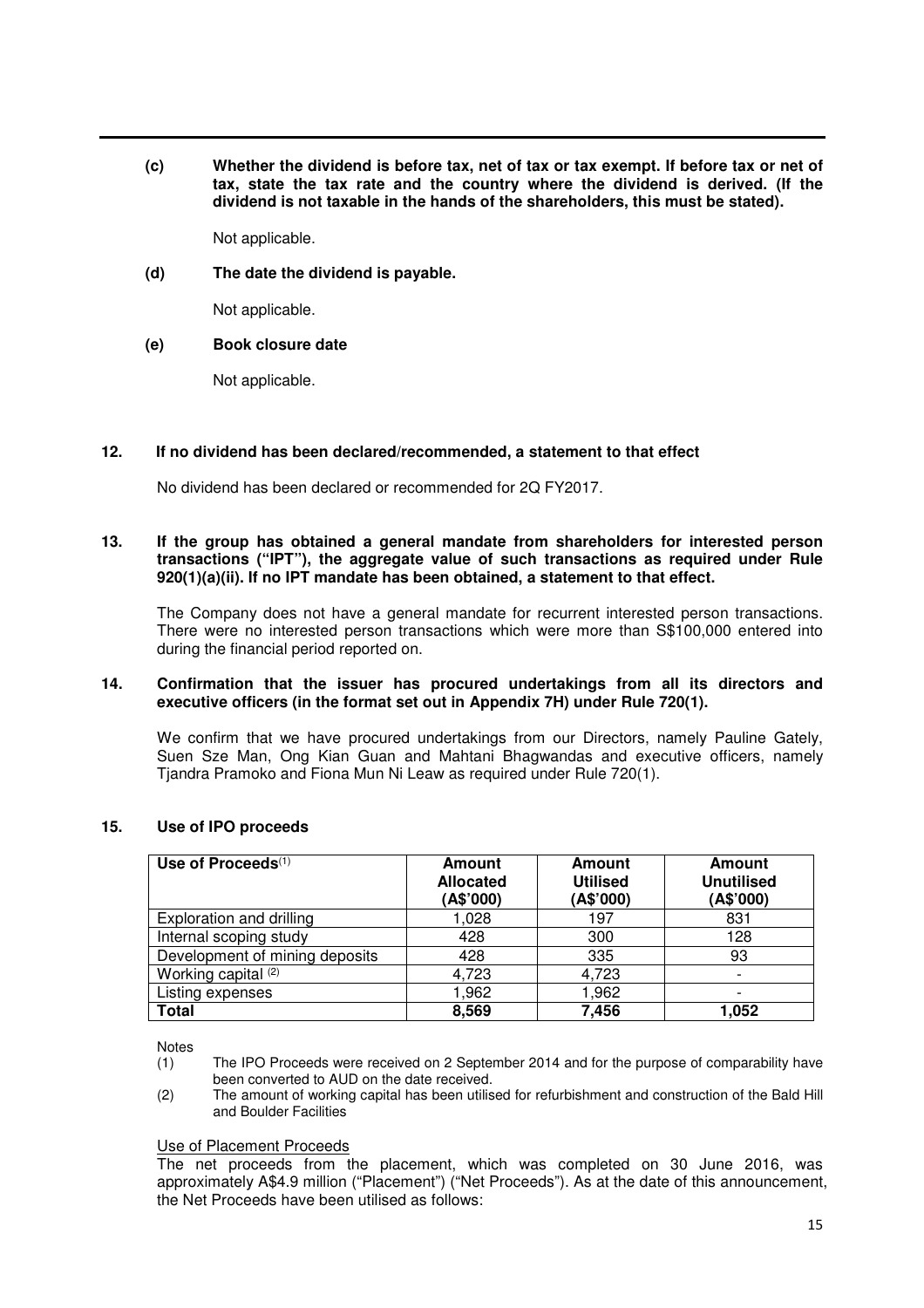| Use of Proceeds                      | Amount<br>allocated<br>A\$'000 | Amount<br>utilised<br>A\$'000 | Amount<br><b>Unutilised</b><br>A\$'000 |
|--------------------------------------|--------------------------------|-------------------------------|----------------------------------------|
| General working capital purposes (1) | 4.949                          | 2.010                         | 2,939                                  |
| Total                                | 4,949                          | 2,010                         | 2,939                                  |

Notes:<br>(1)

A breakdown on the utilisation for general working capital purposes is as follows:

| Payments to suppliers and employees                                     | A\$'000<br>1.223 |
|-------------------------------------------------------------------------|------------------|
| Repayment of Living Water Loan, leases and insurance<br>premium funding | 787              |
| Total                                                                   | 2.010            |

The above utilisation are in accordance with the intended use of the Net Proceeds, as stated in the Company's announcement dated 6 June 2016.

### **ADDITIONAL DISCLOSURE REQUIRED FOR MINERAL, OIL AND GAS COMPANIES**

### **16a. Rule 705 (6)(a) of the Catalist Listing Manual**

### **i. Use of funds/cash for the quarter:-**

For the quarter ended 31 December 2016 ("**2Q FY2017**"), funds / cash were mainly used for the following activities:-

| <b>Purpose</b>                    | <b>Amount</b><br>(AS)<br><b>Projected Usage</b> | Amount<br>(AS)<br><b>Actual Usage</b> |
|-----------------------------------|-------------------------------------------------|---------------------------------------|
| Corporate administrative expenses | 300,000                                         | 149,648<br>checked                    |
| Site operating expenses           | 300,000                                         | 174,095                               |
| Total                             | 600,000                                         | 466,884                               |

### **Explanation for the variances:**

Cash utilised for site operating expenses were lower than forecast of A\$300,000 for the period largely due to expenses for the usage and maintenance of mine assets being partially offset by other income generated from the provision of, *inter alia*, mining camp accommodation and other facilities at the Bald Hill Mine site to Lithco and another third party company.

Administrative expenses were lower than forecast due to efforts by the Company to conserve cash and the timing of expenses being incurred.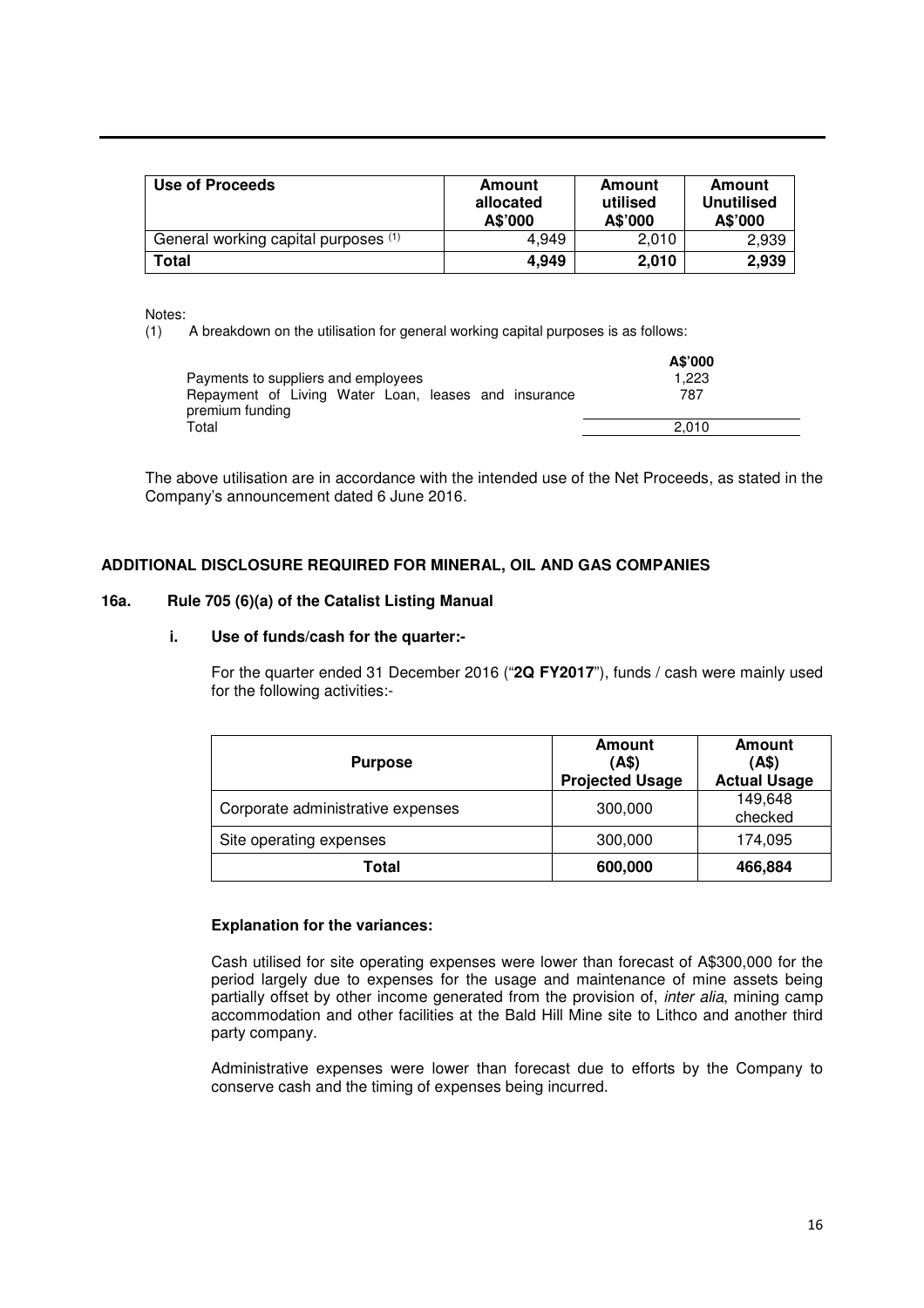### **ii. Projection on the use of funds/cash for the next immediate quarter, including principal assumptions:-**

For the next immediate quarter (financial period from 1 January 2016 to 31 March 2016 ("**3Q FY2016**")), the Company's use of funds/cash for development activities are expected to be as follows: -

| <b>Purpose</b>                    | <b>Amount</b><br>(AS) |
|-----------------------------------|-----------------------|
| Corporate administrative expenses | 200,000               |
| Site operating expenses           | 200,000               |
| <b>Total</b>                      | 500,000               |

For the avoidance of doubt, such project of funds/cash does not include any expenditure which is to be incurred by Lithco under the Proposed Transaction.

### **17a. Rule 705 (7)(a) of the Catalist Listing Manual**

**Details of exploration (including geophysical surveys), mining development and/or production activities undertaken by the Company and a summary of the expenditure incurred on those activities, including explanation for any material variances with previous projections, for the period under review. If there has been no exploration, development and/or production activity respectively, that fact must be stated;** 

AMA has suspended the commissioning of its Bald Hill facility during the quarter ended 30 September 2016 and has expended A\$547,903 on site operating expenses to maintain the assets in good standing.

During the quarter ended 31 December 2016, Lithco had, in relation to the Proposed Transaction, engaged in the following activities:

Metallurgical test work for Lithium mineral spodumene commenced. Initial metallurgical test work showed potential to produce high grade Dense Medium Separation (DMS) concentrates. Subsequently, further flotation test-work on combined <1mm Reflux Classifier and low grade >1mm DMS gravity concentrates (middlings) was undertaken. The resulting flotation recovery was favourable with returning a recovery of 74.7% at a grind size of P80 0.18mm, with a combined concentrate grade of 6.42% Li2O. The combined DMS and Flotation concentrates accounted for 83% of the calculated contained lithium at an average grade of 6.1% Li2O with very low mica content. Further work will be undertaken to optimize recovery and concentrate grade.

Lithco had also commenced exploratory drilling at the Bald Hill targeted at adding to the overall understanding of the resource potential extending from the current pits. Deeper extensional drilling has commenced on the Bald Hill mining lease, on a nominal 320m x 160m grid. Core drilling also commenced to obtain additional metallurgical samples. The drilling confirmed the continuity of the pegmatites previously mined at Bald Hill some hundreds of metres at depth and along strike beyond the current resource models and identified another thick mineralised pegmatite approximately 30-100 metres below the current AMAL resource model.

A concept study has commenced with the aim of obtaining indicative capital and operating costs for the addition of a 1Mtpa spodumene concentrator.

Further information on the aforementioned can be found in the Company's announcements on 3 October 2016, 3 November 2016, 17 November 2016 and 12 December 2016.